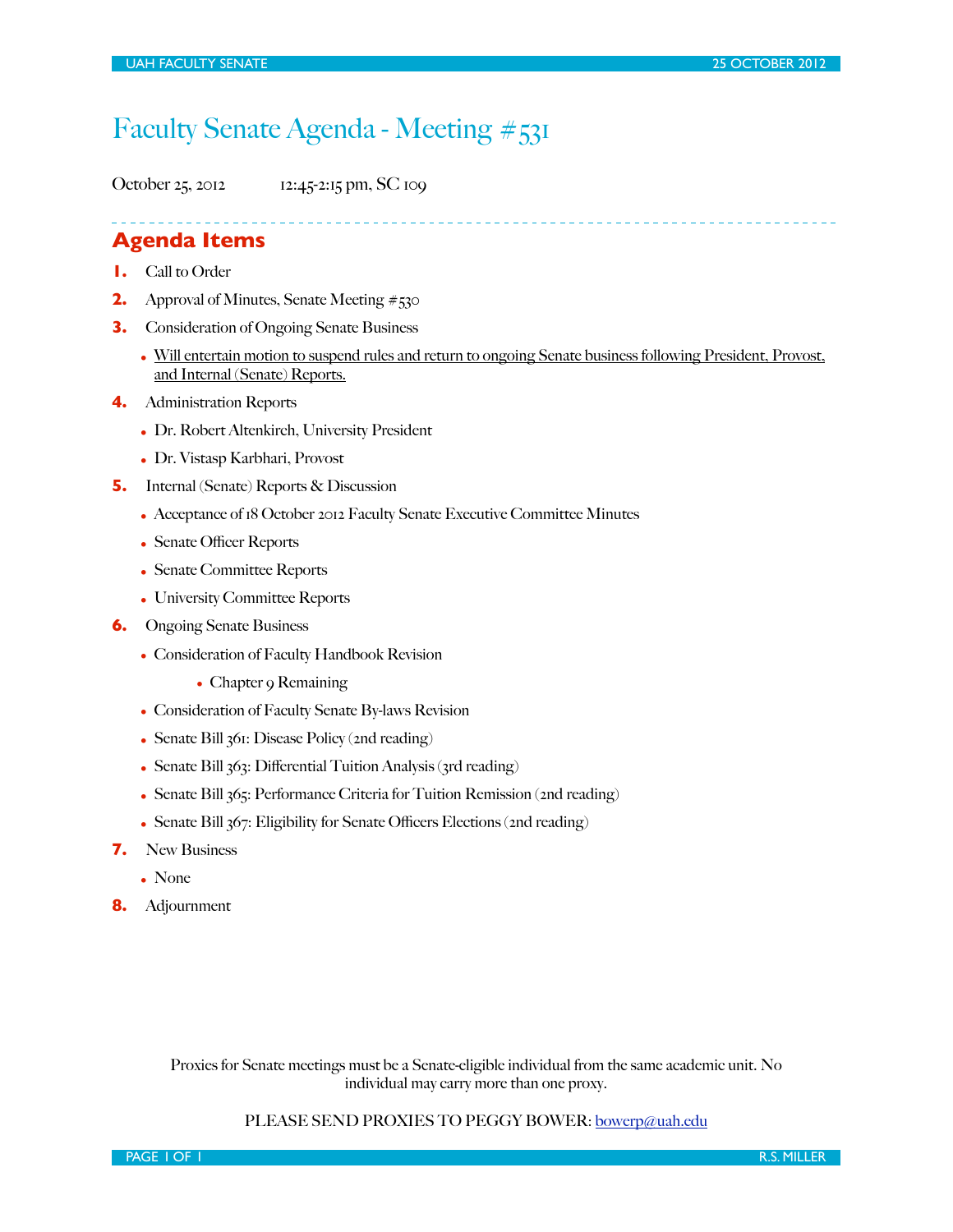

**Faculty Senate Meeting 529** September 27, 2012 **12:45 p.m. in SC 109** 

*Present:(( Wai(Mok,(Chris(Allport,(Jeet(Gupta,(Charles(Hickman,((Keith(Jones,(Eletra Gilchrist,( Angela(Balla,(David(Neff,(Kwaku(Gyasi,(Christine(Sears,(Deborah(Heikes,(Anne(Marie( Choup, Eric Seemann, Bhavani Sitaraman, Mitch Berbrier, Ramon Cerro, David Pan,* Sherri Messimer, James Blackmon, Faye Anderson, Ina Warboys, Marlena Primeau, *Anna(Benton,(Peggy(Hays,(Philip(Bitzer, Luciano(Matzkin,(Carmen(Scholz,(Tim Newman, Richard Miller, Leonard Choup, Jakobus le Roux, Nikolai Pogorelov, Vistasp Karbhari*

#### Absent with Proxy: Jeff Kulick, Claudio Morales,

### *Absent(without(Proxy: Mohamed(Ashour,(Derrick(Smith, Carolyn(Sanders, Robert(Lindquist,(Kader( Frendi, Jeff(Evans, James(Baird, Peter(Slater,*

#### **Guests: Robert Altenkirch, Brent Wren**

- $\cdot$  Meeting Number 530 was called to order at 12:45 p.m.
- $\cdot$  Dr. Richard Miller announced that the Senate rules require us to handle ongoing business first on the agenda. He stated he would entertain a motion to suspend the rules. It was so moved by Marlena Primeau and seconded by Faye Anderson.
- $\diamond$  **President Altenkirch's Report**—Dr. Robert Altenkirch reported that we went through the SACS accreditation and then we submitted a 5 year interim report. They came back saying it was good except we forgot to address certain items and in actuality we were told we didn't need to address those items but now they say we do need to address them and they were going to put us on a monitoring and Dr. Robert Altenkirch wrote a letter and they said okay and now we just need to submit the report.

Retirement incentive plan -another set of documents was sent out because there was a discrepancy of Exhibit A and there was a new set of FAQ sent with it. If have questions not answered on the FAQ please go to HR and they will update the FAQ document.

Dr. Robert Altenkirch has asked the CIO to set up an intranet and there will be a site to login and material will be there for private use for business services. If someone asked for a document in the public we would give it to them but we don't have to put everything out there for all to see.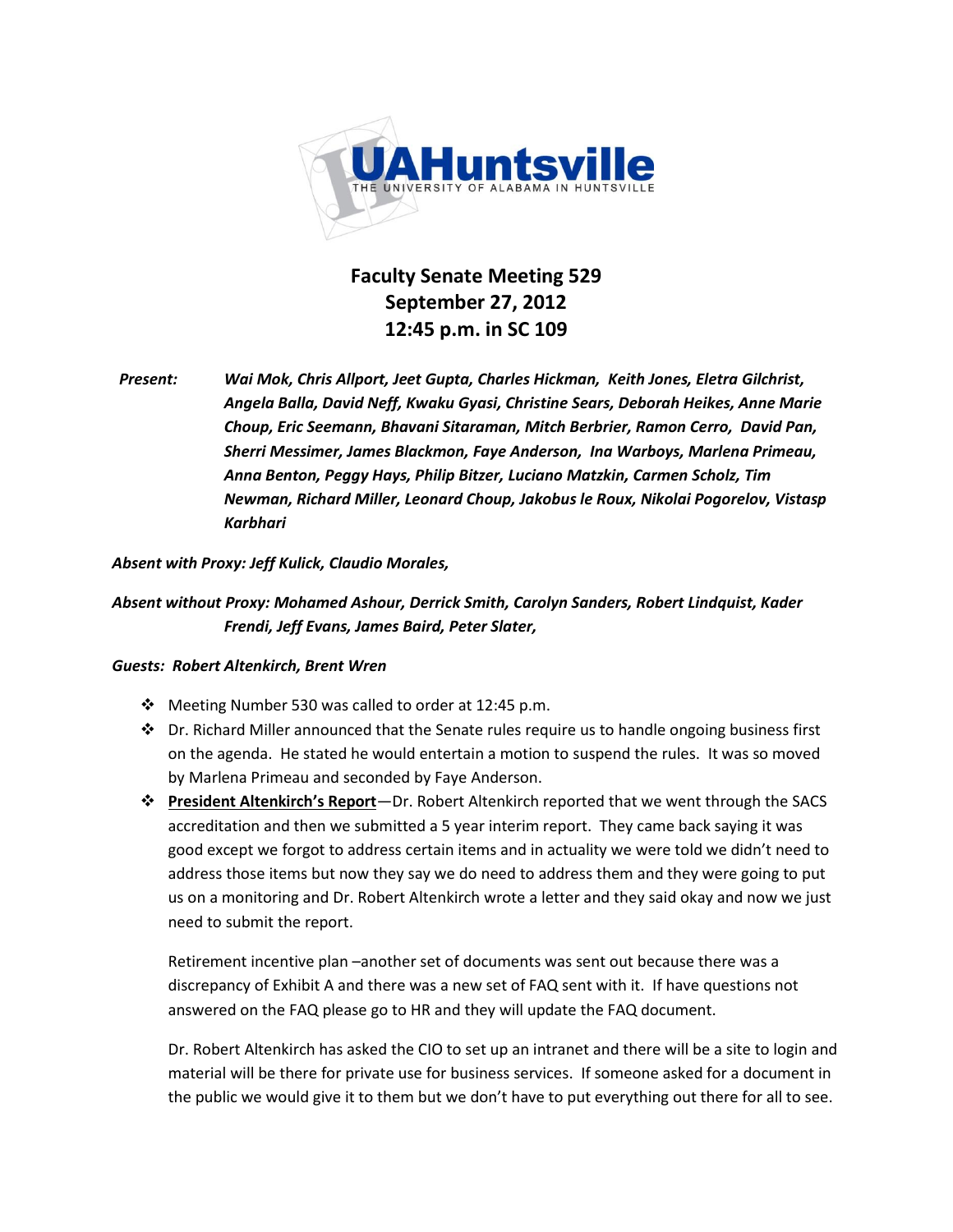Eventually banner will migrate in so there will be one site to go and do things and eventually there will be only one password-a single login.

Parking–There is plenty of parking it is just not convenient. There are some rough spots with the new parking system but the kinks are being worked out. We had a meeting with the campus police and they are going to be a little more lenient.

Strategic Planning—we had two sessions, one on Friday and one on Tuesday on the task forces steering committees we put together. Individuals were only required to come to one. These were informational sessions. Following that the task force leaders will set up meetings to suggest tactics to accomplish. We want to move along quickly. We want to increase enrollment as one example. The numbers this fall are basically the same as last fall so we need tactics to accomplish the goals.

VPR Search–We have engaged the Wheless Search Firm and they are on campus today for the first meeting.

University place school–I think the superintendent and I have a handshake agreement and the attorneys are working on a contract and we will see if it passes the school district -we will know in a few weeks.

Dr. Robert Altenkirch reported we hired a new hockey coach—we are getting in position to get into a conference. We have a visit by the conference representatives on Oct 12 and 13. Come to the game on the  $12^{th}$ . The more we have there the better it looks. It is important to get in the conference.

Basketball—We got into conference playoffs which will be in Manhattan Kansas. This is the National championship. If we win then the next round will be in New York.

Carmen Scholz asked why we have not made a big deal about the fact that the newly elected prime minister of Libya is a former faulty here. Dr. Robert Altenkirch stated he would ask about it.

 $*$  **Provost Vistasp Karbhari Report**—Our enrollment is at 7,636–that is 7 above last year. 5,882 of those are undergraduates. We received approval from ACHE for the BS in Economics and Computational Analysis as well as the Masters of Education in Differential Instruction. We will seek final approval from the Board in November and I am working with Charles Nash on a cognate in Public History and a Foreign Language and Literature Certificate.

We are working on having the degree title printed on the diplomas. We are in discussions with the Board and ACHE about the Engineering Degree Titles. We will have some less expensive options for purchase and rentals of robes for students and faculty.

Alan Constant has joined us as Director of the Student Success Center. I would encourage the Senate to extend an invitation to him.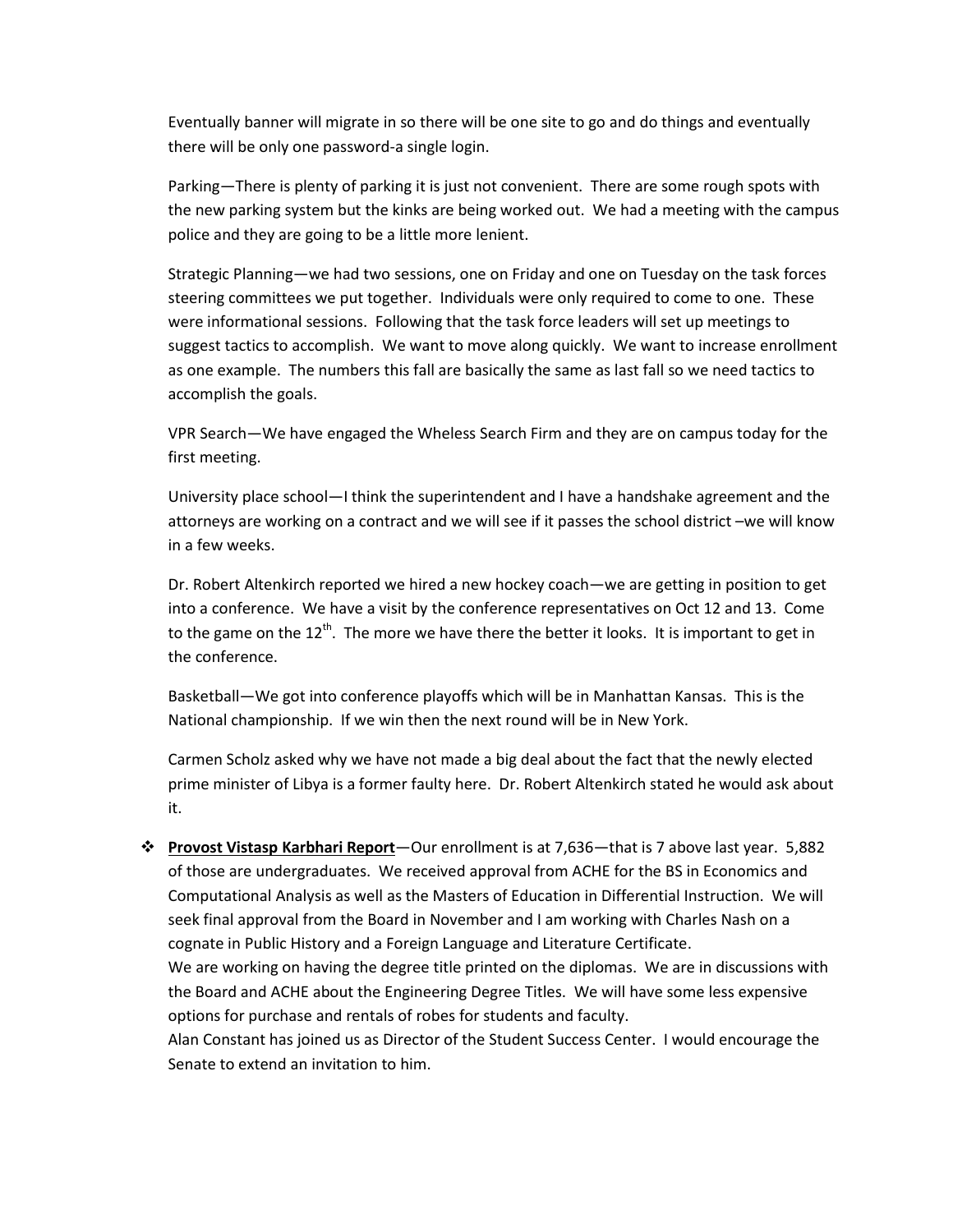The Search for the Director of International Engagement has been extended. We brought 4 candidates forward and only 2 were interviewed.

We are talking about career paths for lecturers. We will form a Committee with representatives from the Senate, and with some Deans and Chairs. We hope to have the Committee established soon to have career paths established and implemented.

There was some question regarding the Regalia and whether it would be the plain black regalia. Dr. Vistasp Karbhari stated there should be the same choices for the rental and purchase. We will know the exact choices by Grad Fair next week.

Dr. Jeet Gupta wanted to make a motion to suspend the agenda for the remainder of the year to place the business after the reports. He was informed that he cannot do that.

- **Minutes** Dr. Neff moved, seconded by Ina Warboys to approve the minutes.
- $*$  **Senate reports** Executive Committee Report Ramon Cerro moved, seconded by Jakobus le Roux to accept the Executive Committee Report.
- $\dots$  **Officer reports** Dr. Richard Miller reported he met with the CIO and they discussed a number of topics. He showed the list of items and stated he believes she will help a lot. Dr. Richard Miller will serve informally at the liaison with her on Strategic decisions. Dee is looking into a guest/visitor wireless. She has looked at Eduroam and she will likely implement this soon-she is looking into the modest security issues. She does believe there is a software solution. College and department i.t. support–Dee seems committed to figure out how best to work on that. She was surprised at this issue. There is continued work on infrastructure, and a central backup. Dee is looking at faculty needs and Research computing support. There needs to be a survey. The Senate Faculty and Student Development will meet with her and develop a survey. She is also dealing with website hosting issues. She negotiated for 3 positions during her hire: There will be a search for an Academic Technology Director to enhance the E-learning enterprise. We have been asked to provide 3 names for the search—if any of you are interested please send me an e-mail. I will advise the CIO and the Provost by close of business Monday. There will be a search for a Chief Information Security Officer. There is some question of whether we have a role in that search. I think we should be involved. The other position is Director of Network Systems. That will be an internal search and I don't think we need representation for that. Dr. Ramon Cerro commented why does the administration keep growing while the faculty numbers keep going down. Dr. Richard Miller commented these positions serve all of us very well.

Library–Dr. Richard Miller reported discussions are on-going regarding the Library. There was a realignment from dean to director. This is being done to align us with other universities that have a single library rather than more than one library. This change was linked with a commitment to provide a new rank structure for the librarians. They are professionals with terminal degrees in their field and if they are, then why are they not in faculty positions. Dr. Richard Miller showed a quote from the memo from the Provost. The Director will be involved in the change. This will establish a rank structure for lecturers. This is a positive thing for our colleagues in the library.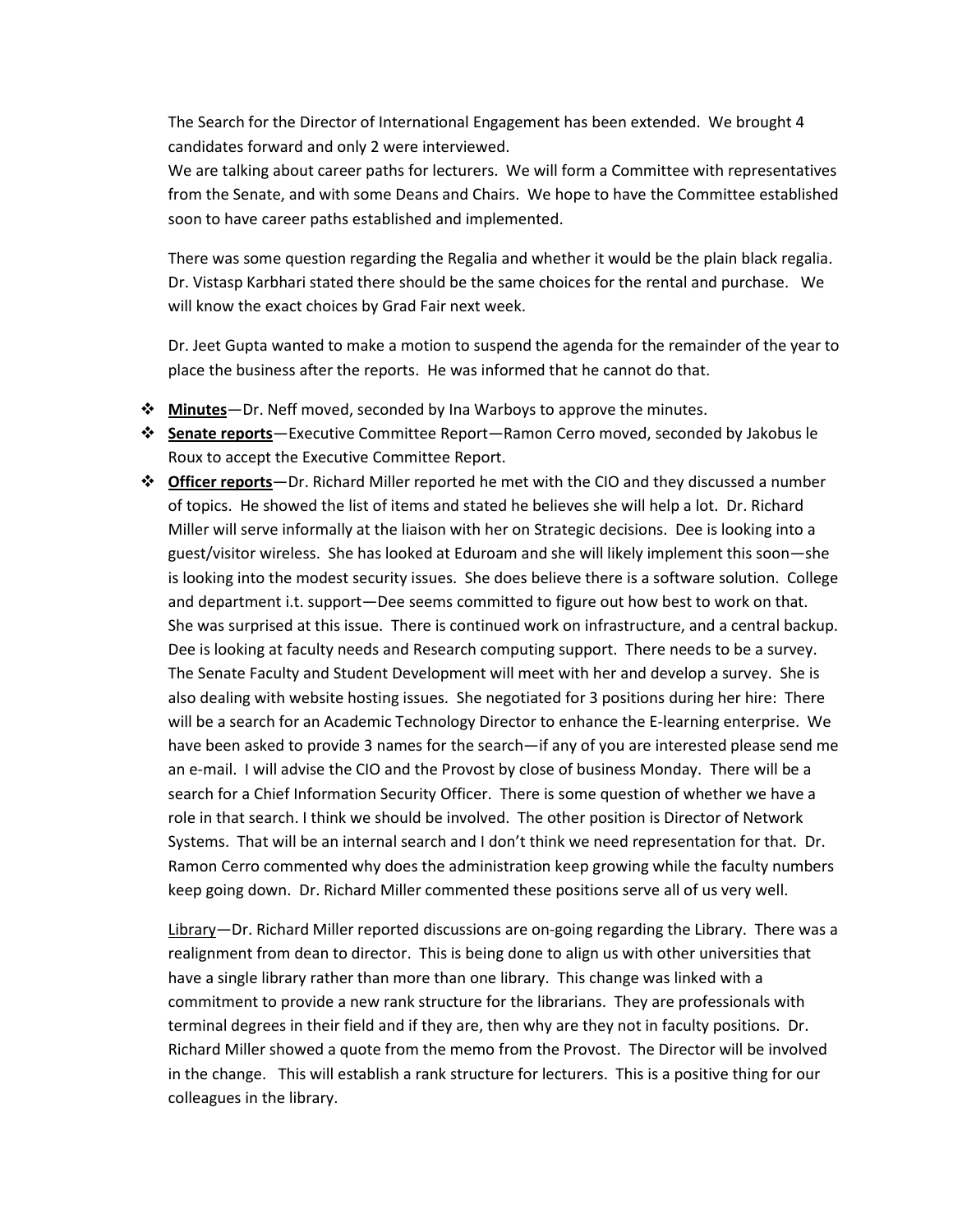Center for Teaching Excellence – Dr. Richard Miller stated he requested a proposal from the Provost and received that on 25 September and that he would be happy to share that if anyone wants to see it. He gave an outline. The Proposal calls for a director, staff assistant and 4-5 rotating faculty fellows. This will serve to diffuse what these faculty have learned to other faculty. There will also be 1-2 GTAs/RAs. This is a 3 phase implementation. We have charged the Faculty and Student Development Committee to review the document and if there are no major issues move forward. There was a question regarding whether the Faculty Fellows are with a stipend or a release. The details can be decided. Dr. Richard Miller will send the white paper to all.

Dr. Richard Miller went to the Board Meeting a couple of weeks ago. He highlighted a couple of things. There were 3 areas in the report to the Board that bothered Dr. Richard Miller. This is reported quarterly. There were named and endowed professorships–0 here and 14 at the other universities. Student and faculty achievements, there were 11 CLA, 9 CON, 4 COS, 3 COB, 3 COE. Advances in research there were 21 from centers, 15 non-affiliated, 12 from chemistry, 1 atmospheric science, 2 biology, nothing from others. These do not represent what we are achieving here and these numbers are what the Board is seeing. We are achieving things and the Board needs to know about them. Carmen Scholz stated these reports are a thorn in the flesh—they have been sanitized over and over. What is submitted is not what is showing up. There is a major communication problem. Dr. Richard Miller is personally committed to making this different. He is asking you as representatives of your departments help him to help Brent Wren. He has been in charge of this for the last 10 months. Get input for what your faculty and students achievements are here. They are occurring across campus. If have suggestions of how to communicate better let Dr. Richard Miller know. Set criteria for what counts. We are engaging the Associate Provost on this. Right now submit all and they will clean it up. Dr. Jeet Gupta stated he would like to see what UA and UAB sends. Develop a means for reporting. Dr. Ramon Cerro wants to know why does the responsibility fall on us. Dr. Richard Miller stated he does not know the answer but wanted to talk about it and do a better job. Have asked UAB and UA how they do it and will share that when I have it. Dr. Richard Miller is willing to work on this. Dr. Charles Hickman shared how it is done in Business.

New charge to Governance and Operations -Senate Committee structure, annual review. Showed a restructure idea. Both other institutions have research committees. Should have one here. Effectiveness, efficiency, reduced number of committees.

Travel Requests—change in travel requirements. No guidelines. Some had denied travel. No guidelines some question of whether it is ok or not. After months received response personnel will look at. Showed statement and thinks reasonable. Allows academic freedom. Interpretation, academic freedom, patterns, complaints/response. Guest lecture, substituting appropriate meeting, hours convenient to students, substituting another pedagogically appropriate alternative. Some require policy. Some funding agencies require. Some feel puts undue burden on faculty.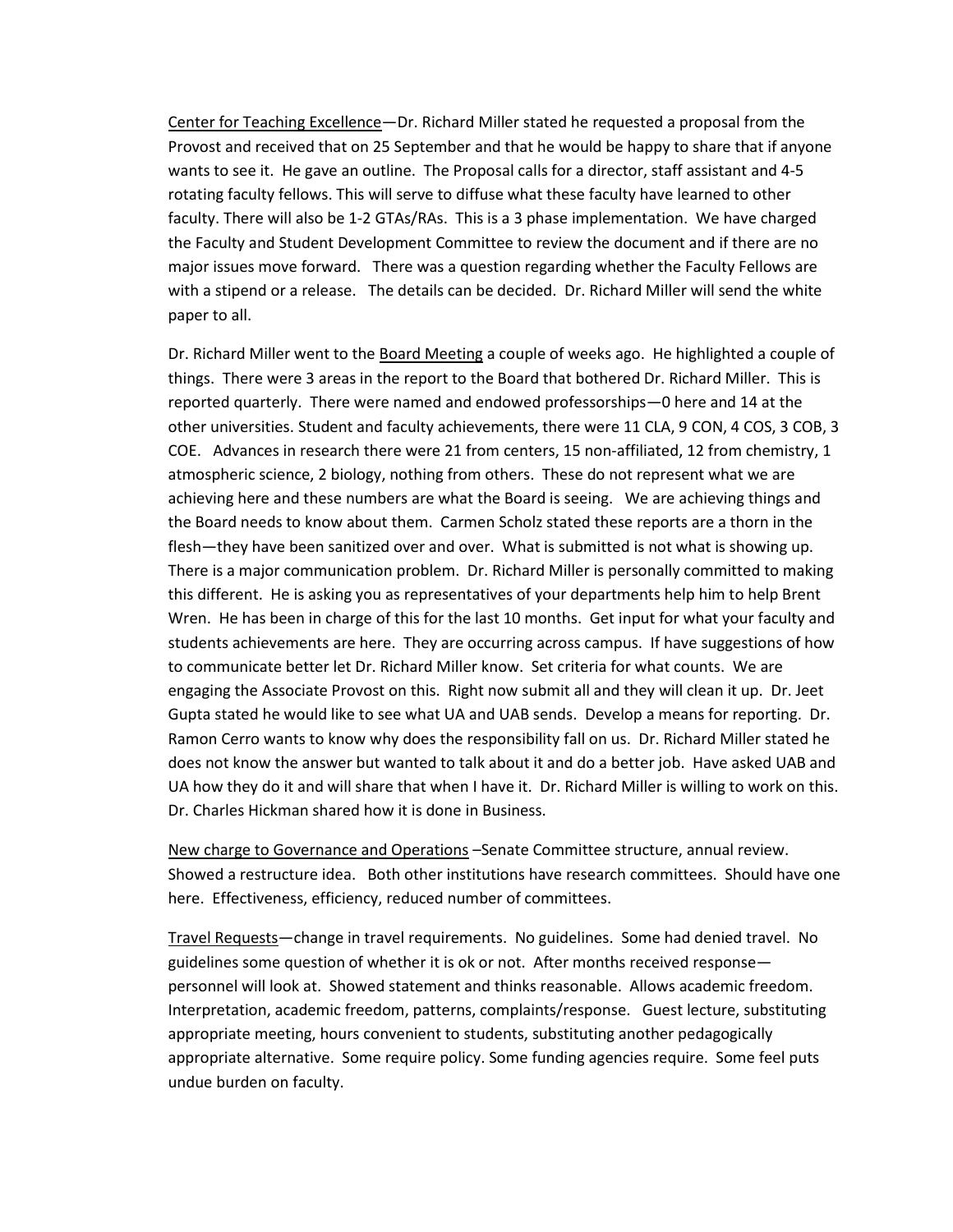Ad hoc Research Committee-Carmen Scholz, Joe Ng, Jason Cassibry, Derrick Smith, Peggy Hays, Xuejing Xing, goal is to interact with VPR and develop a rapport with the VPR.

- $\dots$  Dr. Tim Newman reported the Science at large Senate Member–Deb Moriarity.
- $\dots$  Faculty and Student Development—Ina Warboys reported—Most has already been covered with the CIO and the Center for Teaching Excellence.
- $\div$  Finance and Resources—Wai Mok reported—they met and will talk to you later.
- Governance and Operations—Jeet Gupta reported they have been conducting elections and will take up Committees when this is done.
- $\cdot \cdot$  Personnel—Ramon Cerro reported he is the Ombudsperson and he was elected Chair—they had a vote and decided he should continue to be Chair and Ombudsperson.
- Undergraduate Curriculum—it was reported they sent emails about their concerns.
- $\dots$  Undergraduate Scholastic Affairs–Deborah Heikes reported she met with Brent Wren about the SSC—they are planning to keep the academic side and move the career side and get going and bring in a new director-we will invite the new director to talk to the Senate.
- University Committees Working out first meeting of the Library Search.
- $\div$  **Handbook**–Chapter 9</u>—it is still open for amendments. Mitch Berbrier–9.4 question–end– retirement benefits and last paragraph not related. Motion to move paragraph to 9.4.1, David Neff seconded, ayes have it.

Angela Balla and Mitch Berbrier—tuition assistance 9.19, does it have to be unmarried dependent children. Motion to remove "unmarried", Marlena Primeau seconded. Ina Warboys stated the language follows same language as in HR policy. We are matching two documents. Just a reminder from Richard Miller–The Handbook will go to the administration and Legal and they will point out inconsistencies and they can be resolved then. Charles Hickman stated you have something before the administration that cost money. Tim Newman stated they talked with administration about tuition remission and they think it is dead—ask someone why no answer. National push to say no. Vote-motion carries. Definition of dependent discussed. Wording of second sentence - Charles Hickman stated you cannot be a dependent of a dead person. Chris Allport move to change to the next sentence. Added "a spouse or". Partners motion by Angela Balla to change to "domestic partner or". Seconded. Charles Hickman-Alabama–connotation no protection for marriage. Tim Newman–run into legal in Alabama–if take out spouse, Angela Balla proposed "spouse, domestic partner and". Ramon Cerro seconded. Jim Blackmon–let Legal Counsel give feedback–Richard Miller stated we will get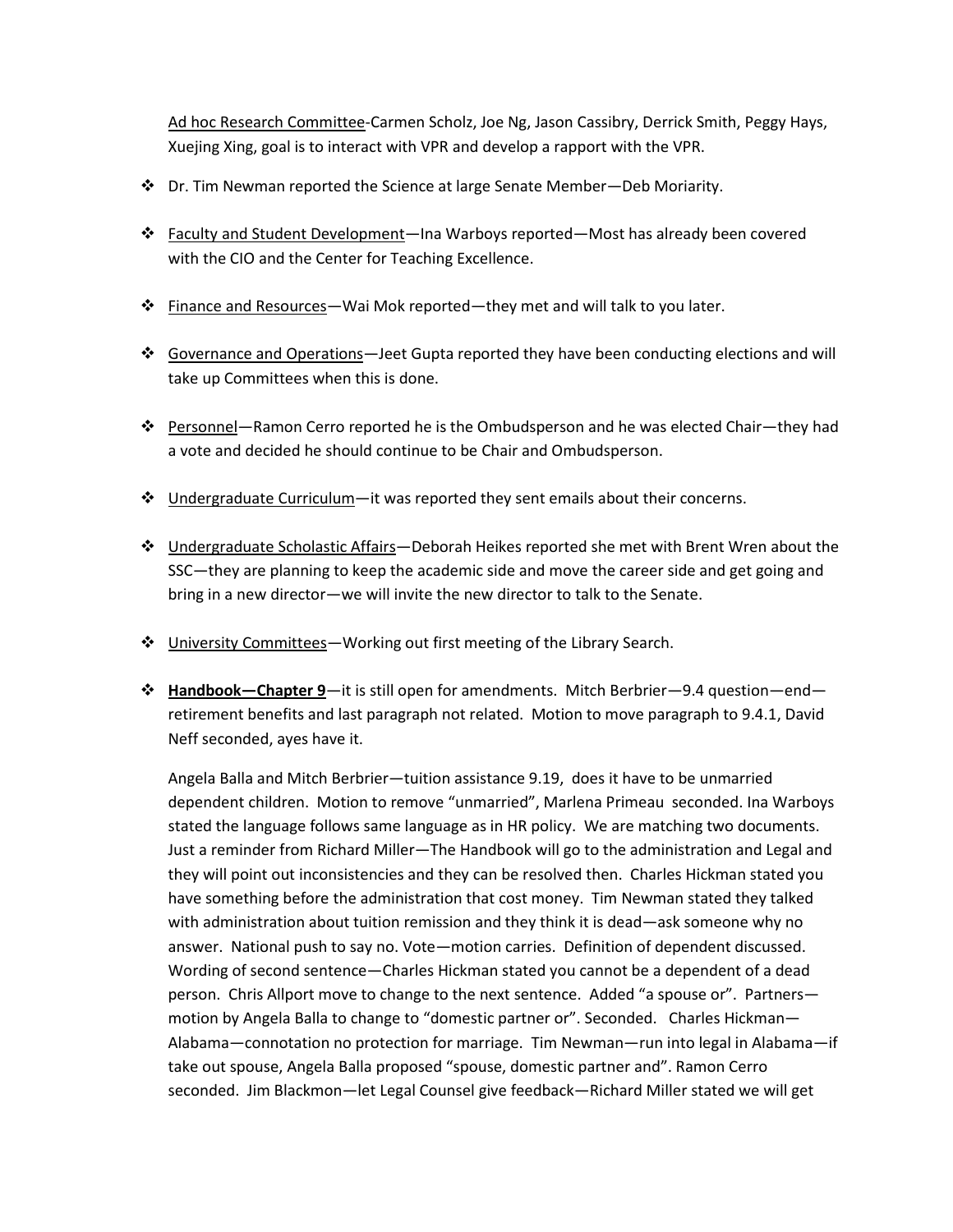that feedback. Can ask here but will get it anyway. Ayes have it. Charles Hickman—we have not resolved deceased dependent issue—let a Committee look at this paragraph–Charles Hickman-proposed to commit this part to a committee for more considered revision to 9.19. Chris Allport seconded–Jeet Gupta–it goes to legal anyway so why do we want to go this way. Charles Hickman - stated you cannot be a dependent of a deceased person. We need something in passable form and we do not have it at this point. Look at and come up with better language. Ayes have it. 9.16.1 do we need the last paragraph. Jeet Gupta stated we need it because we are asked to serve. Other part that was there was not passed. Christine Sears--if you are paid to teach a course then not being paid for other things. Christine Sears moved to delete the last paragraph. Ramon Cerro seconded. Ina Warboys stated it was added because those who were teaching in summer were asked a lot and this was to protect them. If you take it out then replace it with no service in the summer. Jeet Gupta stated faculty on nine month contract perform service only if compensated. Tim Newman–stated those who advise for thesis and dissertation are not paid. Has colleague on unpaid leave during the summer didn't feel right because advisees needed to be registered and thought he needed to support the students. University is going beyond what we should be expected to do. Jeet Gupta motion to send back to committee Mitch Berbrier seconded. 9.16.1. Ayes have it.

 $\clubsuit$  Motion to adjourn by Jeet Gupta.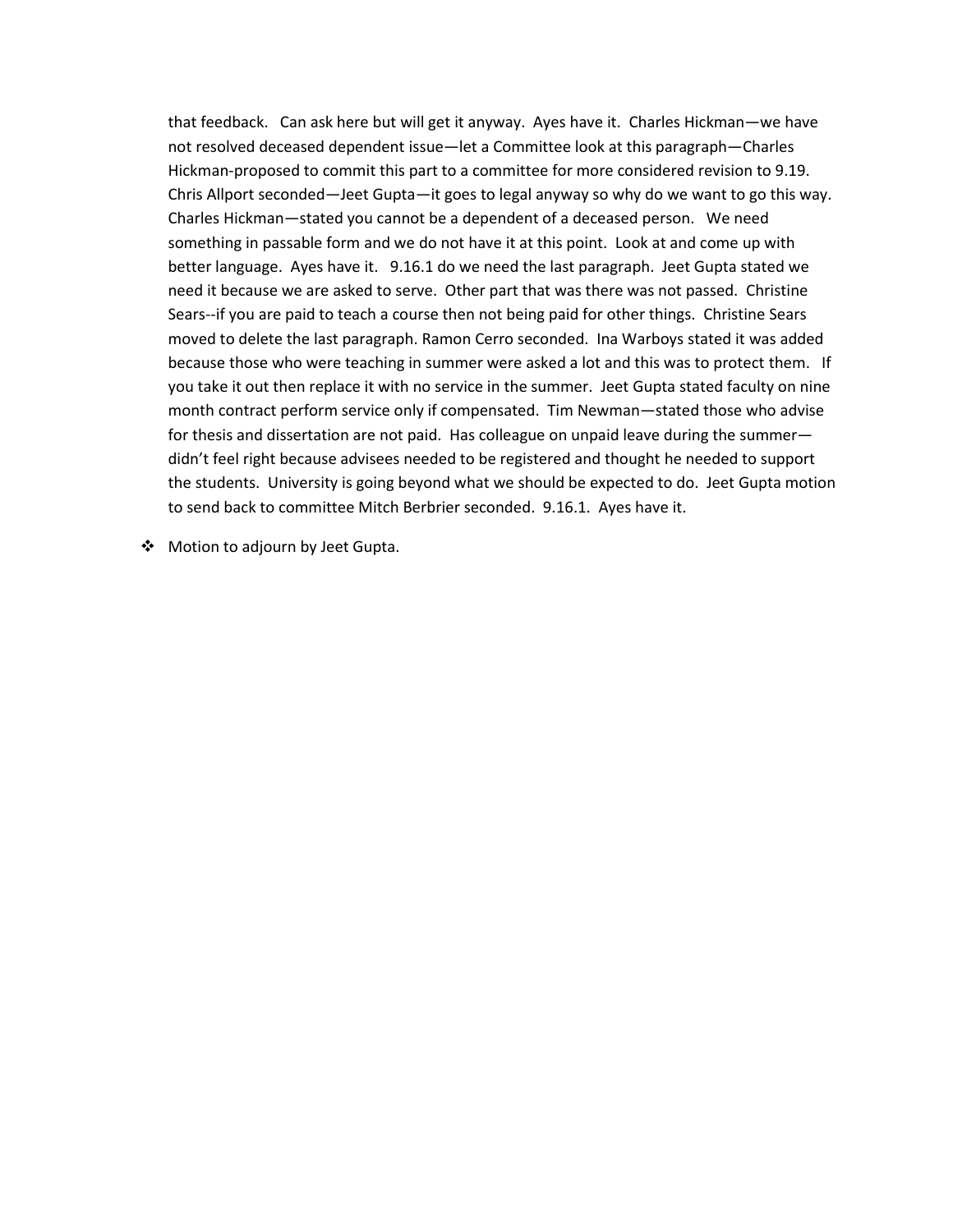

**SENATE EXECUTIVE COMMITTEE MEETING October&18,&2012 12:45 P.M. in SKH 369** 

# *Present: Dr. Rich Miller, Dr. Wai Mok, Dr. David Neff, Dr. Mitch Berbrier, Dr. Ramon Cerro, Dr. Deborah Heikes, Dr. Sherri Messimer, Dr. Timothy Newman(and(Dr.(Ina(Warboys,(Dr.(Vistasp(Karbhari*

Absent: Dr. Jeet Gupta

## *Guests:(( Dr.(Robert(Altenkirch(and(Dr.(Brent(Wren*

- $\triangleright$  The meeting began with Dr. Rich Miller thanking everyone for attending. He then turned the meeting over to Dr. Altenkirch.
- **► President Robert Altenkirch:** Dr. Altenkirch reported that the BETA Review committee had finished their work, showed a diagram and indicated where they were in the process. Dr. Miller was given a copy of the diagram. (Copy attached). Until the loop between the BETA Review Committee and EMOG is finished, the current policy is still in effect.

On the morning of October 23, the Board of Trustees will meet. Dr. Rob McFeeters and Dr. Jason Cassibry will make a presentation. Then the Board will take a tour of the Charger Hospital, Charger Park, CMSA and finally Rotorcraft Systems Engineering and Simulation Center (RSESC).

There is a Board of Trustees meeting on November 1 and 2. On the agenda is the purchase of University Place School. This topic is on the School Board's meeting tonight. If it is approved there, the UAH Board of Trustees will approve it. It is a sales purchase agreement which means we would make a deposit and ten percent of the purchase price until it is paid off.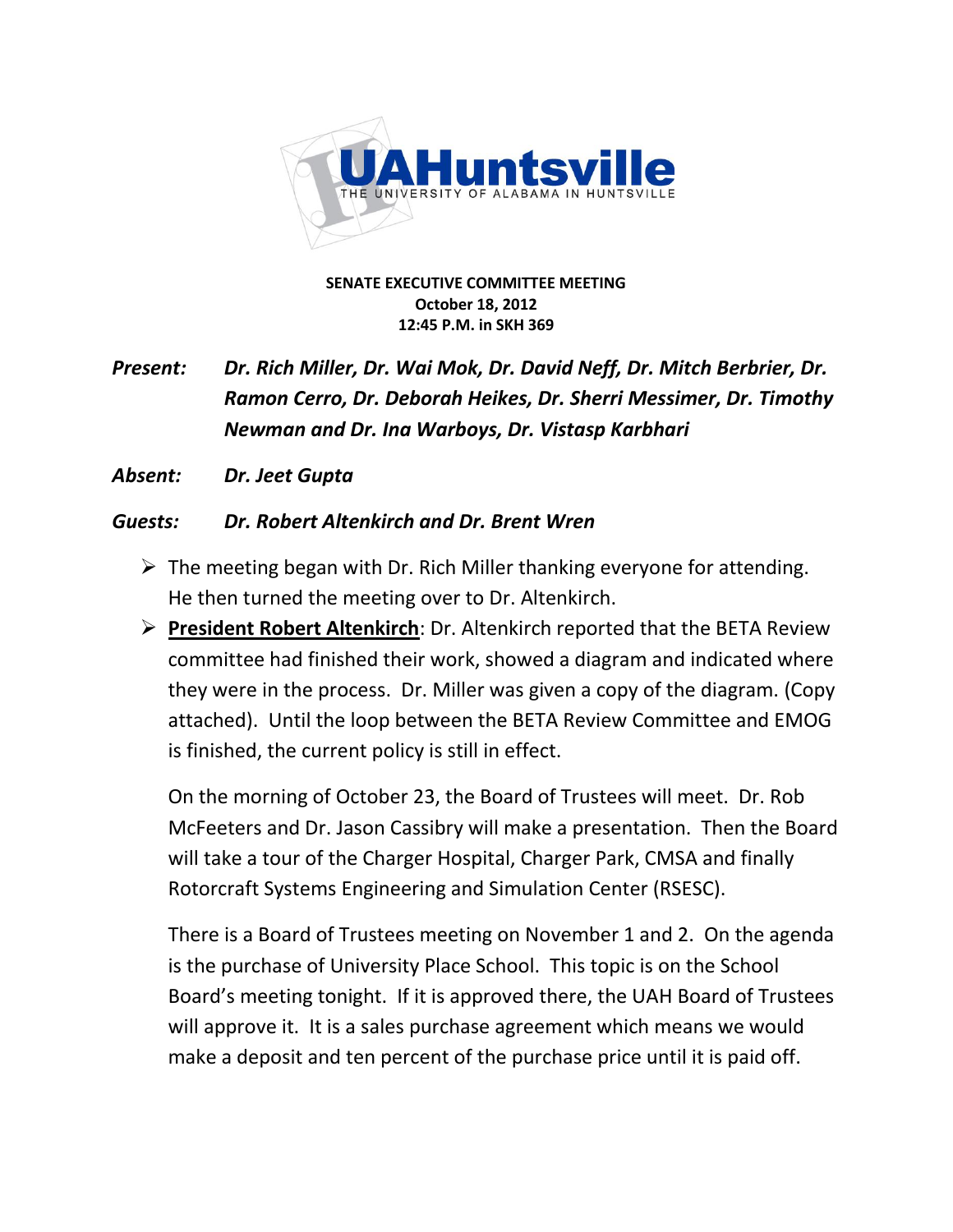University Place School will use the building until they build a new school. The closing date will be anytime between November 2, 2012 and 2018.

The appraisal UAHuntsville received was in the amount of \$2.857 million and was based on comparable sales. The seller's appraisal was \$5+ million and was based on cost minus depreciation. They met with an attorney and were not able to agree. A third option did work. Dr. Altenkirch took their appraisal and subtracted the maintenance items and the price came to  $$4.7$ million. Dr. Altenkirch stated that was his limit and they said 'ok'. A question was asked about the square footage. There is between 50,000 and 58,000 square feet in the building. However, there are 22 acres of land which stretches from University Drive to the back of Spragins Hall.

The financing involves the University's reserve fund for \$2.857 million and the University Foundation will contribute \$1.843 million as a no-interest loan. The University will pay reimburse the Foundation over five (5) years from recurring funds. At that point the Foundation can forgive the remainder of the debt.

The Board of Trustees agenda also includes selecting a financial person to oversee bonds for the finances for the Student Center and the Nursing Building. Bonding will be \$10 million and the State will earmark \$1 million which will be folded into the budget. A simulation hospital will not be included if  $$13$  million is raised; however, it will be included if  $$17$  million is raised. There will be an attempt to raise the \$6 million (\$17 million minus) \$10 million). If we are unable to raise the difference, then we will look at taking it out of revenue.

The Board will also look into changing the Engineering degree titles.

The question was asked if there are any plans to fix the Engineering Building. Dr. Altenkirch stated that he did not know of any plans for that. He explained that a wall in Technology Hall had to be repaired and was very expensive to the sum of almost  $$1$  million.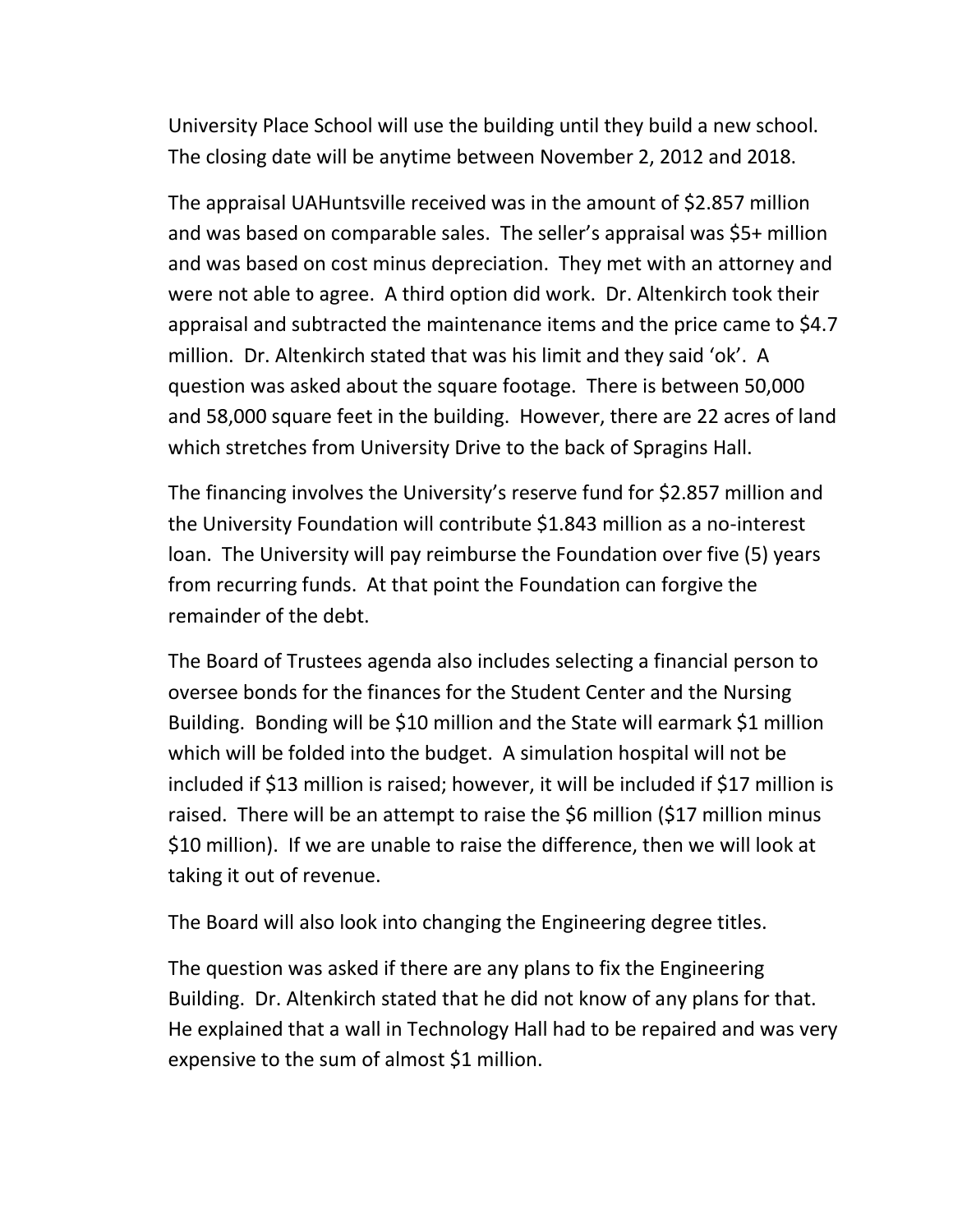The Commencement speaker will be the Secretary of the Smithsonian, Dr. Wayne Clough. His brother worked for Marshall Space Flight Center. The Space and Rocket Center is an affiliate of the Smithsonian.

The Enrollment Management Committee is a liaison to the colleges for the overall plan to increase enrollment to 10,000 students. Dr. Rich Miller and Dr. Derrick Smith serve on this committee. The tuition has been raised 8+% and we need to do something else to help offset expenses rather than raise tuition according to Dr. Altenkirch.

There was discussion about rumors that are out there stating that Calhoun Community College is easier than UAHuntsville. If a student takes one course at Calhoun, they can be admitted to UAHuntsville as a transfer student. However, the course is not really the same. We want to do what's best for the student and it's not always measured in dollars.

Dr. Altenkirch cautioned that we must be very careful communicating a message that Calhoun has lesser quality than UAHuntsville.

There is a bill on the agenda today that addresses GER Integrity Rule.

A question was raised about the analysis of students in Engineering that have taken their Math class at Calhoun and how that affected their upper level Engineering course. They do not do poorly in the upper level classes. Sometimes it just comes down to money. Dr. Messimer stated that she has offered Calhoun to some students as an option but has never encouraged them to go there.

The subject of the analysis of charging less arose. Dr. Altenkirch said that the change would have to be so drastic and it would not be good. It would be a huge financial issue to UAHuntsville. You must be careful how you do it. It appears that cost is the reason the students are having difficulty. We need to give them something substantially different at UAHuntsville that they cannot get at Calhoun. Are we providing the level of education in the first two years for students to make it worth it for them?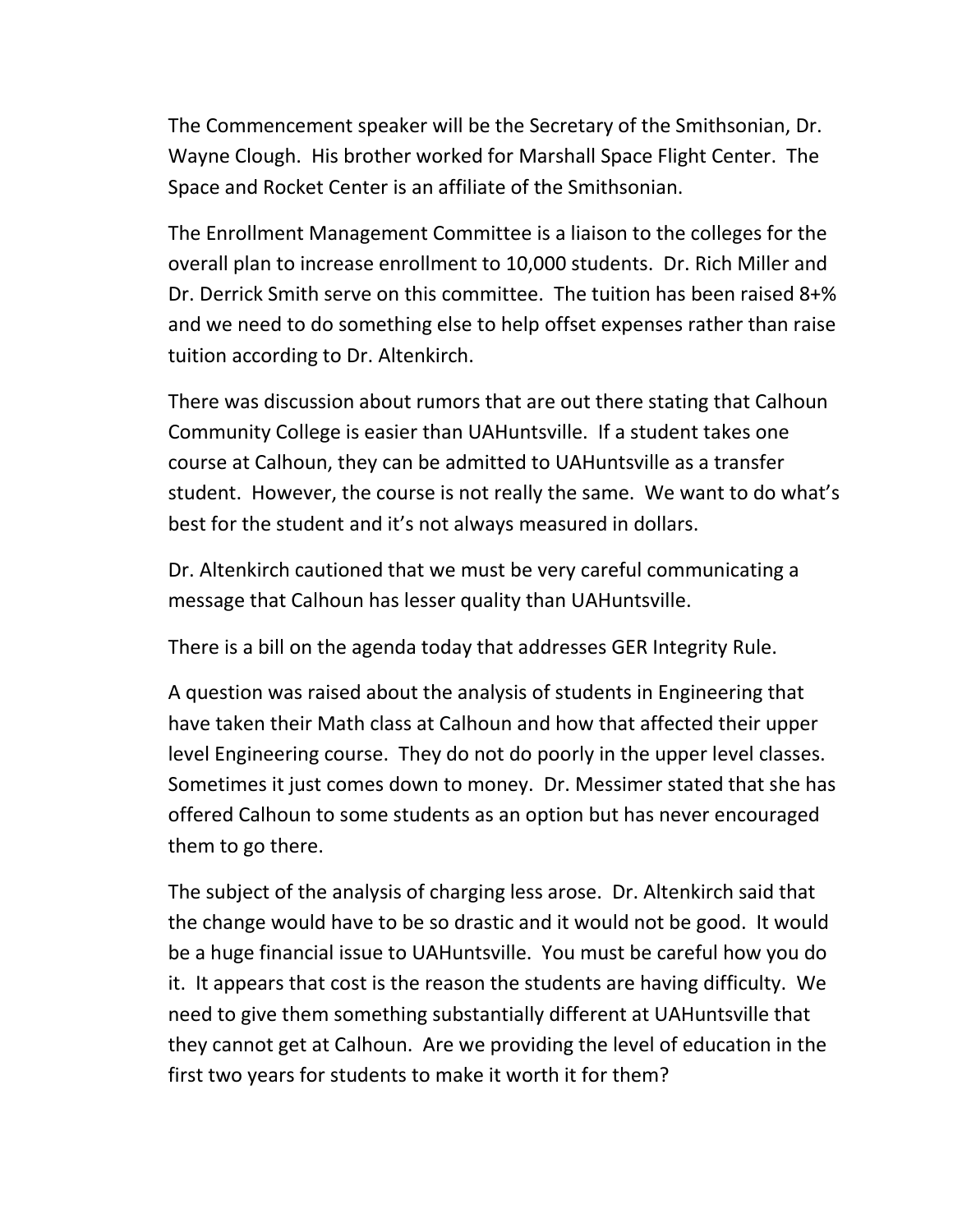The budget review process needs to address some financial issues. Unless we grow enrollment, we will have issues down the road. The question of decoupling our tuition came up. Tuition is not the same within the UAH System. The University of Alabama had an increase in Fall enrollment and they had more out-of-state students enroll than in-state students.

Looking at our assets, we have the Redstone Arsenal, NASA, BSA as well as other industry that UA does not have. We need to push internships and jobs. Dr. Altenkirch met with the new mayor of Madison and they discussed the students at UAHuntsville and the Enrollment Management Effort. The idea would be to hook the students early and help them through the college experience and finding a job. It would require extra work but would be worth it.

Dr. Altenkirch talked about working with the Co-op program in general. Dr. Karbhari stated that many companies just do not have openings right now. Another comment was made regarding our returning military and the fact that they should get credit for what they have done. Veterans currently have to take the First-Year Experience class which has been a disaster. We do have to be careful on giving credit for life experience. The committee can work with Dr. Karbhari on that.

We have signed up for the Yellow-Ribbon Program. There are certain scholarship requirements. However the program allows UAH to get paid for the difference in our tuition and the highest tuition in the state.

**Execuse:** Provost Vistasp Karbhari: Dr. Karbhari discussed the Certificate in Foreign Language and Global Engagement. He talked about Workplace an online training. It takes about 60-90 minutes to complete and the participant is sent a certificate at the end. Information would be sent in a week or so to the faculty. It is a required course by the Federal government.

The Center for Teaching Excellence needs to get to Dr. Karbhari as soon as possible.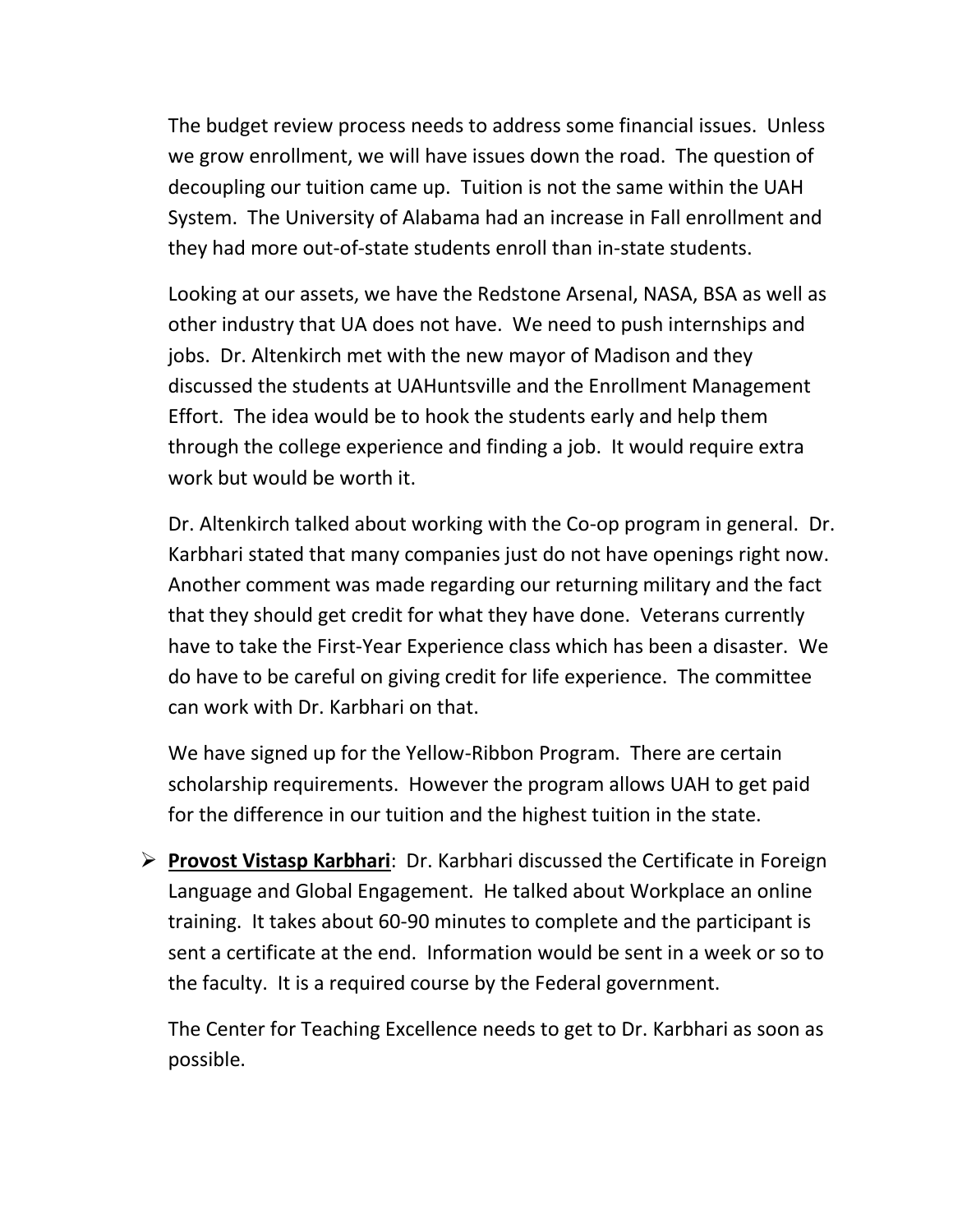There was discussion on the pharmaceutical company, Stanford vs. Roche. The Supreme Court sided with Roche. The verbiage needs to state 'I hereby assign. . .' and not 'the inventor will assign. . .' There needs to be an adjustment in policy to use the word 'hereby'.

Dr. Altenkirch explained that a non-disclosure agreement refers to a narrow period of time and does not include 30 years of experience you gain from the University. Dr. Newman stated that the faculty would have a problem with that. With the question of who owns intellectual property, he said that 'our experience is ours.'

- **► Dr. Brent Wren** gave a BETA Policy update. Ramon Cerro and Derrick Smith served on the committee. They incorporated a lot of issues. Dr. Wren stated that it is a living document open to revision. The comment was made that most faculty and staff do not know about the policy. Before making the policy public, it needs to go through the whole process. The idea was presented that an open forum could take place and discuss the existing policy. The new policy needs modification but the philosophy is basically the same between the old policy and the one currently being updated. The BETA Team got the policy today and should move fast. A diagram was given to Dr. Rich Miller and one is attached to these minutes. Dr. Altenkirch said that since the policy is in place there is no sense to have a forum and then in a month change it.
- $\triangleright$  Dr. Altenkirch and Dr. Karbhari left the meeting at 1:35.
- $\triangleright$  Dr. Tim Newman stated that Dr. Altenkirch's comments on intellectual property bothered him and that they need to stay on top of it. He believes that 'you own your experience and future products.' He gave an example that Dr. Altenkirch was hired from NJIT. Because of his experience there, do we owe NJIT?' UAH has a generous policy. All the 'I's are dotted and the 't's are crossed. There was a good bit of discussion on intellectual property. Dr. Rich Miller stated that we must protect ourselves.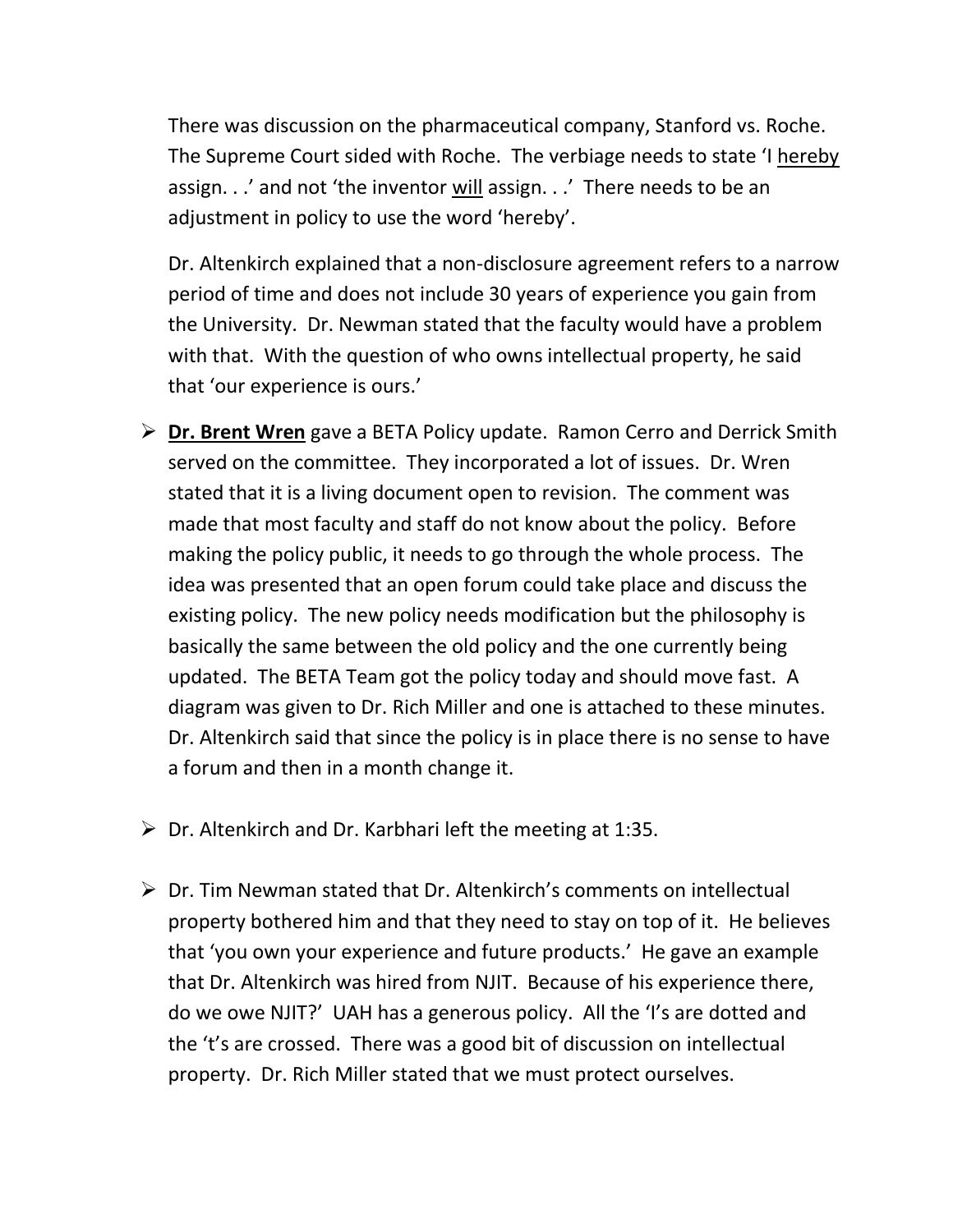Some have contempt for the faculty. The comment was given to give Carmen Scholz a heads up.

 $\triangleright$  The Ad Hoc Research committee has met once and discussed what Dr. Miller gave them.

There are some legal questions on signing documents.

- $\triangleright$  Dr. Rich Miller commented that UAH enrollment has been flat for years and he does not understand the Enrollment Management Committee. Most of the committee is staff and not faculty. Are they helping enrollment for all colleges? Some colleges may get crushed in this. Dr. Altenkirch is concerned about enrollment. It was emphasized that the committee is operational and not a strategic planning. Rich Miller will try to get more information.
- $\triangleright$  There was discussion on the Library Director Search Committee and the career ladder for employees in the Library. Those recommended by Rich Miller for that committee included Jim Miller, R. Webber and P. Bitzer. He objected to the people the administration would put on there.
- $\triangleright$  Digital Measures has been purchased. Dr. Rich Miller and Dr. Mitch Berbrier are impressed by what's online. The provost has been contacted for a meeting to find out who has access, etc. That meeting is on November 5, 2012. Dr. Rich Miller requested that this not be shared until specifics are known.
- $\triangleright$  HERS Bryn Mawr Summer Institute announcement has gone out. Rich Miller has a problem with the University wanting you to go but not paying for travel. He said the provost said that them paying the registration costs is a statement of their commitment. The registration fee is \$6,900. However, not paying for travel is ridiculous. At the Senate meeting next Thursday, questions could be asked about this.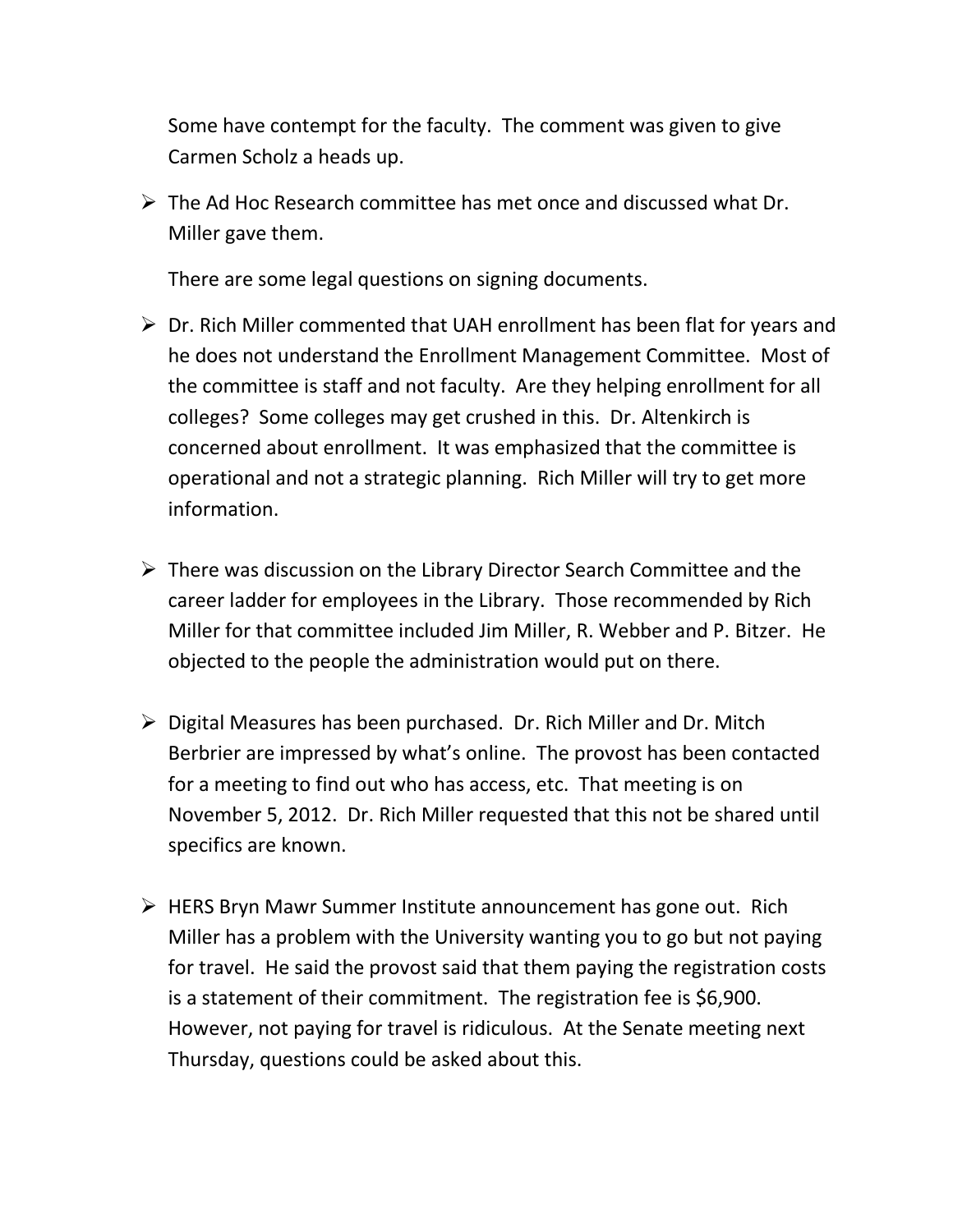- $\triangleright$  As for the Director of the Library position, it is not an academic appointment. The question was raised as to how they can supervise faculty if they are not one. They could present their argument to the Provost.
- $\triangleright$  The subject of the *Handbook* and Bylaws was presented. If you have changes to the *Handbook* and Bylaws, you need to submit them in advance. It needs to be well thought out and not quick decisions. Dr. Rich Miller wants copies of proposed changes beforehand on *Chapter 9*. However, that is not necessary on the Bylaws yet. There may need to be an extra meeting to move it faster. If they are not going to finish it, they need to let the faculty know. The Bylaws are a part of the *Handbook*. There are some inconsistencies and wording that are issues for Human Resources. The inconsistencies must be addressed by legal. Legal has terms in health care that passed.

# $\triangleright$  Committee reports were then given.

Faculty and Student Development: Dr. Ina Warboys met with the CIO. As for the Center for Teaching Excellence, they agreed it's ok to implement. The Committee reviewed it.

Governance and Operations: Dr. Sherri Messimer talked about a new model of instruction, a meeting on November 8, technical issues, they are already seven and one-half weeks into the term and they have not seen any results.

Undergraduate Scholastic Affairs: Dr. Deborah Heikes did not have a report. She will talk to Alan Constant about complaints.

Personnel: Dr. Ramon Cerro stated that they are having a difficult time getting together. He has asked people to send comments. There was discussion that the Nursing person could not meet on Tuesday and Thursday and may need to be replaced. He will look in the *Handbook* and find out about a proxy. Dr. Warboys explained that the Nursing representative had clinicals on Tuesdays and Thursdays.